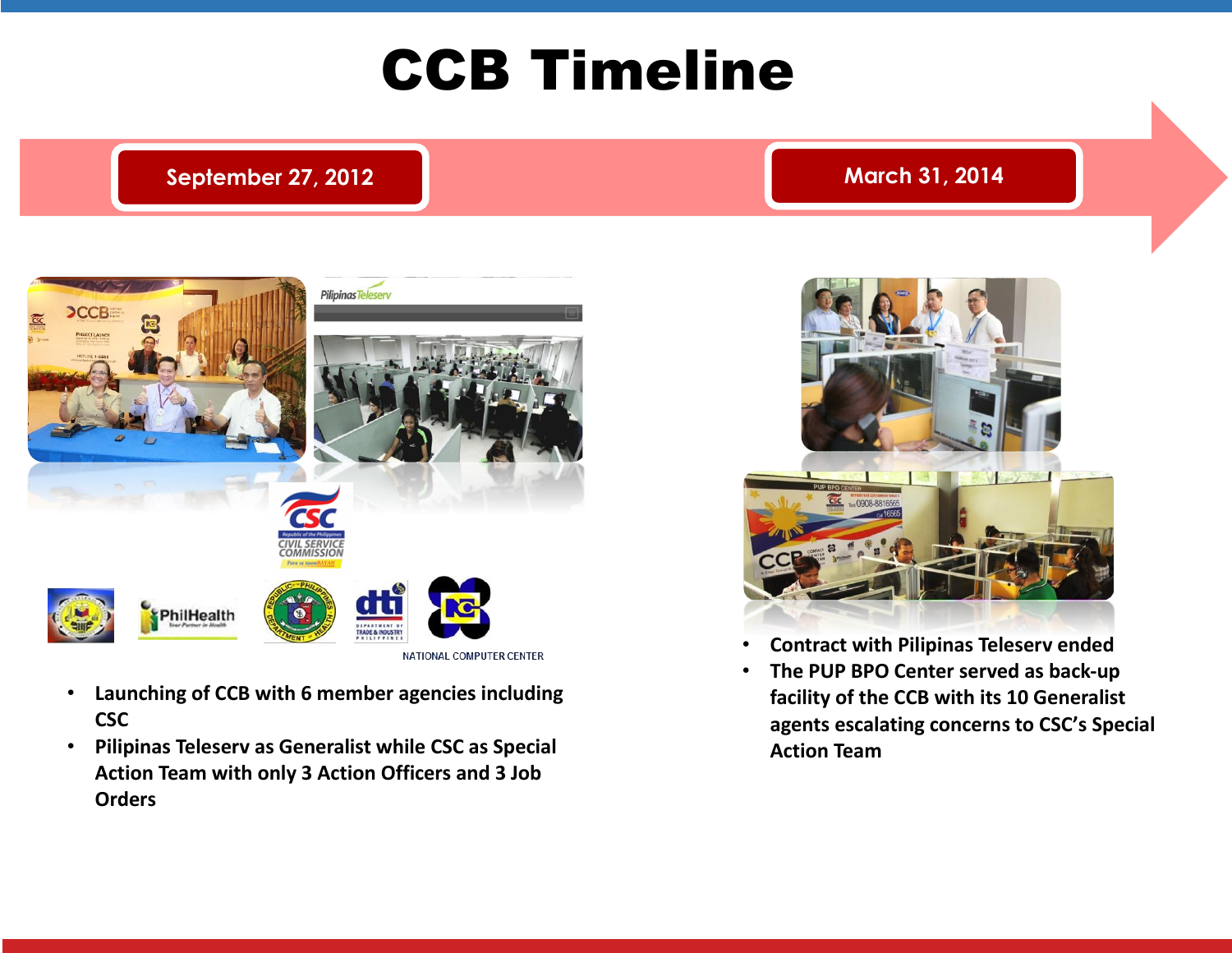



- **CSC hired 12 CCB staff composed of 1 Team Leader, 2 Asst. Team Leaders, and 9 Agents**
- **Launched the partnership with the Office of Sen. Bam Aquino for the WASAK Project**
- **PUP BPO Center served as Generalist Agents while CSC CCB Team served as Special Action Team**



- **Establishment of an On-Premise Contact Center Facility in CSC commenced**
- **CCB, thru the Integrated ARTA Program, was invited to be a part of the GGAC (Good Governance & Anti-Corruption Cluster) and Phl-OGP (Open Government Partnership), initiatives both spearheaded by the DBM to strengthen good governance**